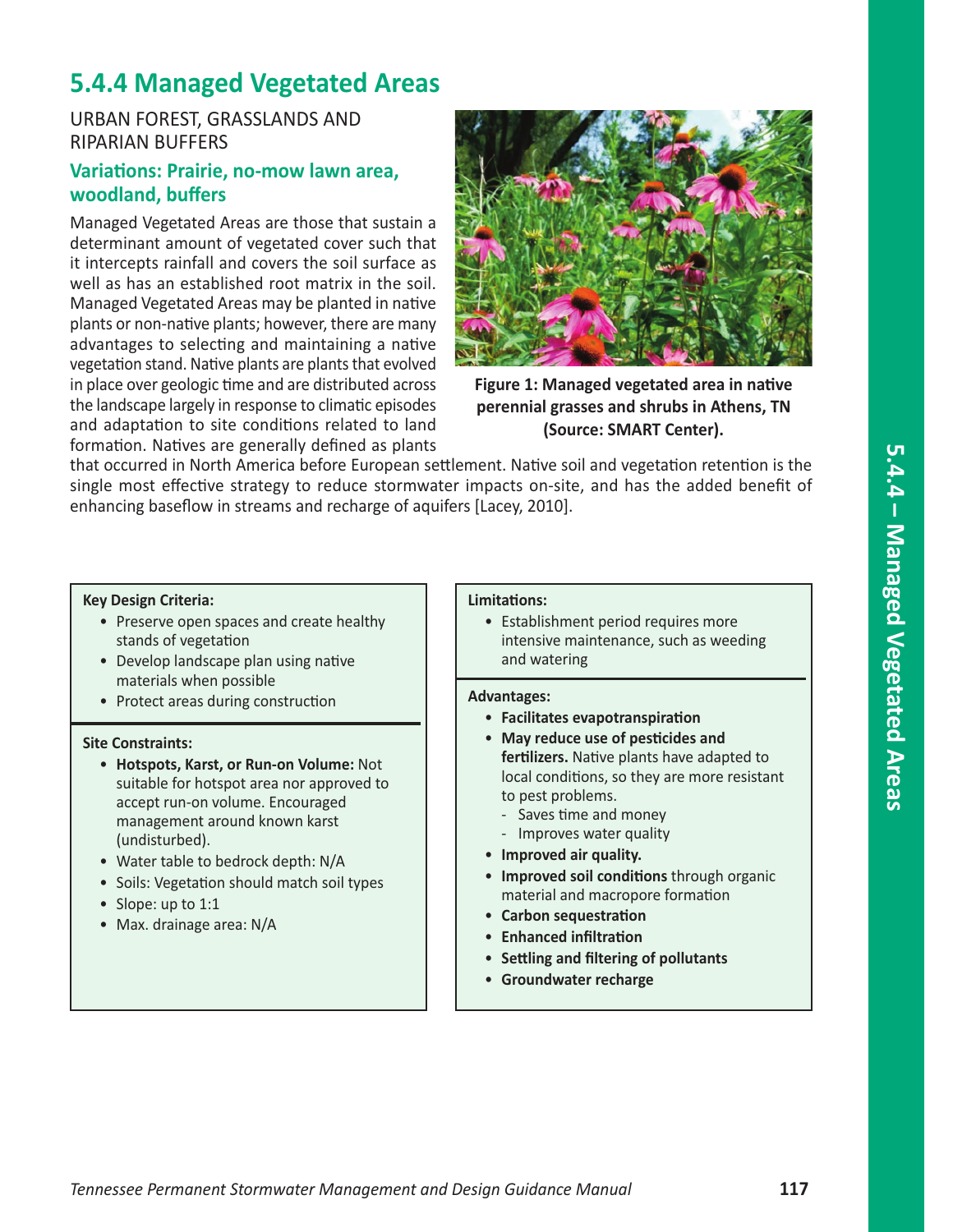

The use of Managed Vegetated Areas (MVAs) is generally limited to two goals: 1) providing the desired use and aesthetic of a site, and 2) minimizing the amount of runoff generated. The design of MVAs relies solely on establishing a stand of vegetation, which can be characterized in terms of capacity to protect soil surface. The Soil Conservation Service (SCS) Curve Number method is the most widely accepted method for predicting runoff from surfaces with a consistent management (or cover). The effects of management are translated into the TNRRAT approach through adjusting the infiltration capacity of soils based on vegetative cover. To establish and maintain a stand of specific vegetated cover, see section 5.3 for Management Techniques that will assist in preparing a site for establishment. Also utilize local nursery and growers instructions for establishing and maintaining specific ornamental and nonnative vegetation stands. The remainder of this section will focus on establishing native vegetation as well as using managed vegetated areas to balance the stormwater runoff generated from impervious surfaces of a site.

### **1.1 Benefits of Selecting Native Vegetation**

Using native plants to vegetate an area is an effective method of improving the quality and reducing the volume of site runoff. Native plants significantly change the soil medium by adding carbon, decreasing bulk density, and increasing infiltration rates by as much as a factor of 10 or more, even in clay soils (see Bharati, et.al, 2002 and Fuentes, et.al, 2004). Native species are generally described as those existing in a given geographic area prior to European settlement. Over time, native vegetation does not typically require significant chemical maintenance by fertilizers and pesticides. This results in additional water quality benefits. Native species are typically more tolerant and resistant to pest, drought, and other local conditions than non-native species. Landscape architects and ecologists specializing in native plant species are usually able to identify a wide variety of plants that meet these criteria anywhere in the state.

In addition to chemical applications, minimum maintenance also means minimal mowing and irrigation in established areas. Native grasses and other herbaceous materials that do not require mowing or intensive maintenance are preferred. Because selecting such materials begins at the concept design stage, this BMP can generally result in a site with reduced runoff volume and rate, as well as significant nonpoint source load reduction/prevention.

A complete elimination of traditional lawns as a site design element can be a difficult SMC to implement, given the extent to which the lawn as an essential landscape design feature is embedded in current national culture. Instead, the landscape design should strategically incorporate areas of native plantings – surrounding limited turf grass areas – to act as buffers that will capture and filter stormwater flowing off of turf grasses or pavements.

Native species have more extensive root systems (Figure 2). Dense root system increases ability to retain and store water which help reducing the amount of CO<sub>2</sub> in the atmosphere by taking in CO<sub>2</sub> and storing the carbon in the body of the plants, roots and soil.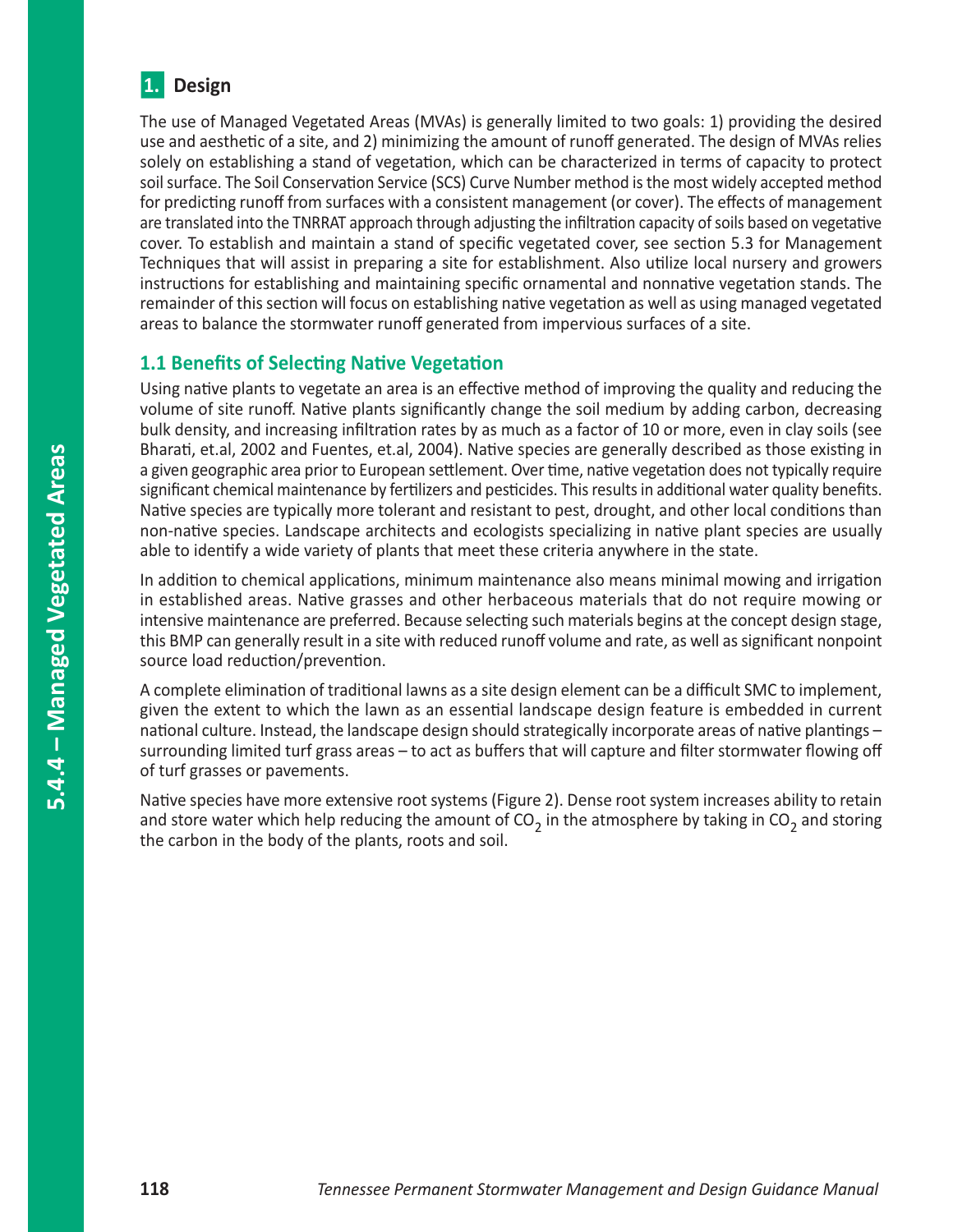

**Figure 2: Native meadow species compared to turf grass (Source: TVA).**

# **1.2 Variations**

Species selection for any native landscape should be based on function, availability, and level of appropriateness for site conditions. Native species plantings can achieve variation in landscape across a variety of characteristics, such as texture, color, and habitat potential.

Properly selected mixes of flowering prairie species can provide seasonal color; native grasses offer seasonal variation in texture. Seed production is a food source for wildlife and reinforces habitat. In all cases, selection of native species should strive to achieve species variety and balance, avoiding creation of single-species or limited species "monocultures" which pose multiple problems. In sum, many different aspects of native species planting reinforce the value of native landscape restoration, typically increasing in their functional value as species grow and mature over time. Examples include:

- **Prairie** Install Big Bluestem, Little Bluestem, Indian Grass, Switchgrass and others that resemble the Native Americans grassland. Prairies have a tendency to establish and regain function rather quickly (3-10 years), and can provide lower-growing vegetation with highly attractive native grasses and wildflowers.
- **No-mow lawn area** Install low-growing native grasses that are used as a substitute for lawn or cool-season grass plantings.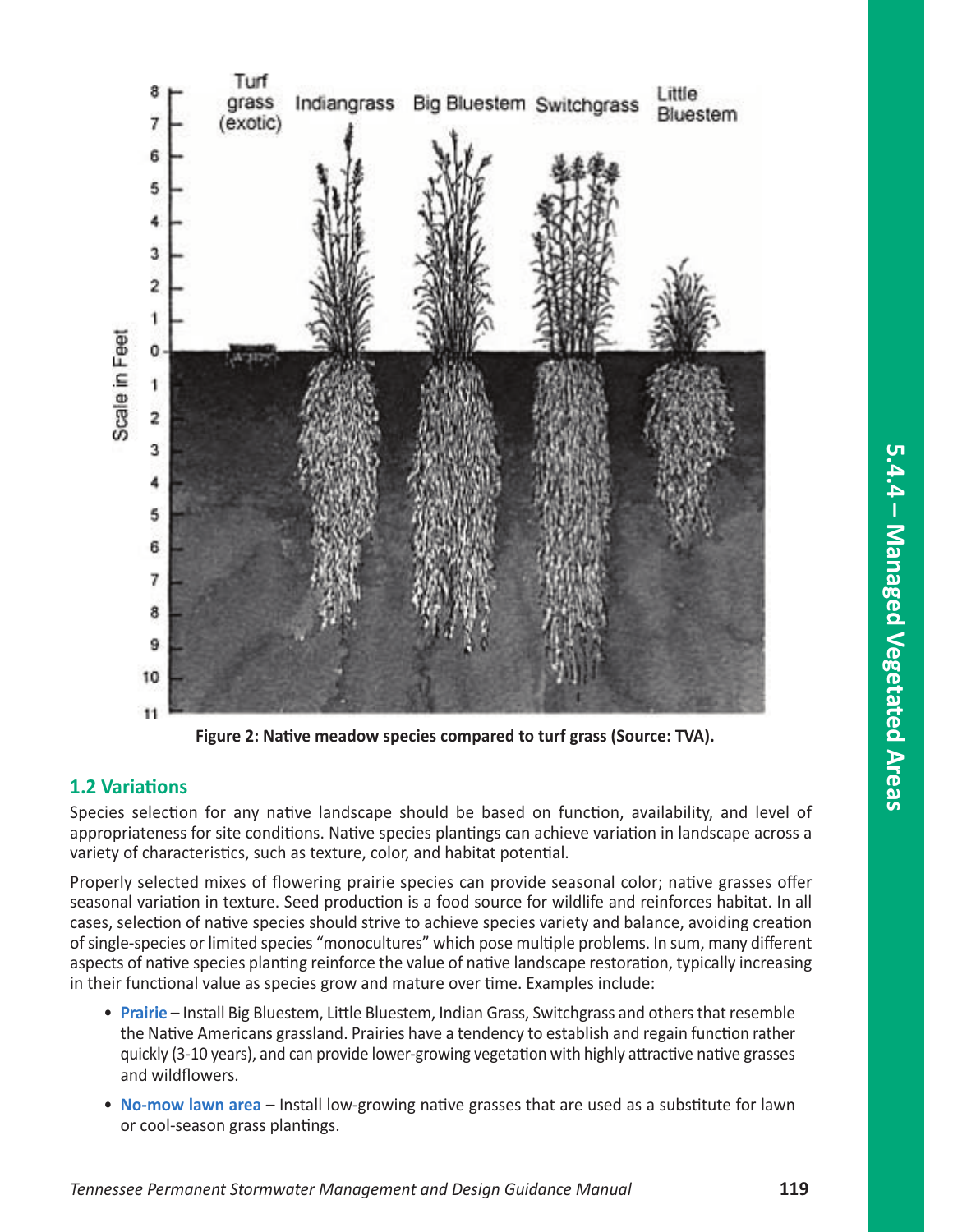- **Woodland** Install a balance of native trees, shrubs, forbs, grasses, and sedges. Woodlands will provide shade, vertical structure, and a high level of rainfall interception in the long term. It typically requires a significant amount of time to mature.
- **Constructed wetlands** Historic drained wetlands or existing artificial low areas may be planted with wetland species that will thrive in standing water or saturated conditions.
- **Buffer areas** Bands of re-established native vegetation occurring between impermeable surfaces, lawns, or other non-native land uses and existing natural areas.
- **Replacement lawn areas** Existing turf lawns may be converted to native prairies, wetlands, or woodlands to minimize maintenance while increasing stormwater benefits and wildlife habitat.



**Figure 3: Tennessee native no-mow lawn and woodland (Source: S.R.).**



**Figure 4: Managed Vegetated Areas of fescue lawn and wet meadow adjacent to the parking area in this mixed-use/industrial zone in Asheville, NC.**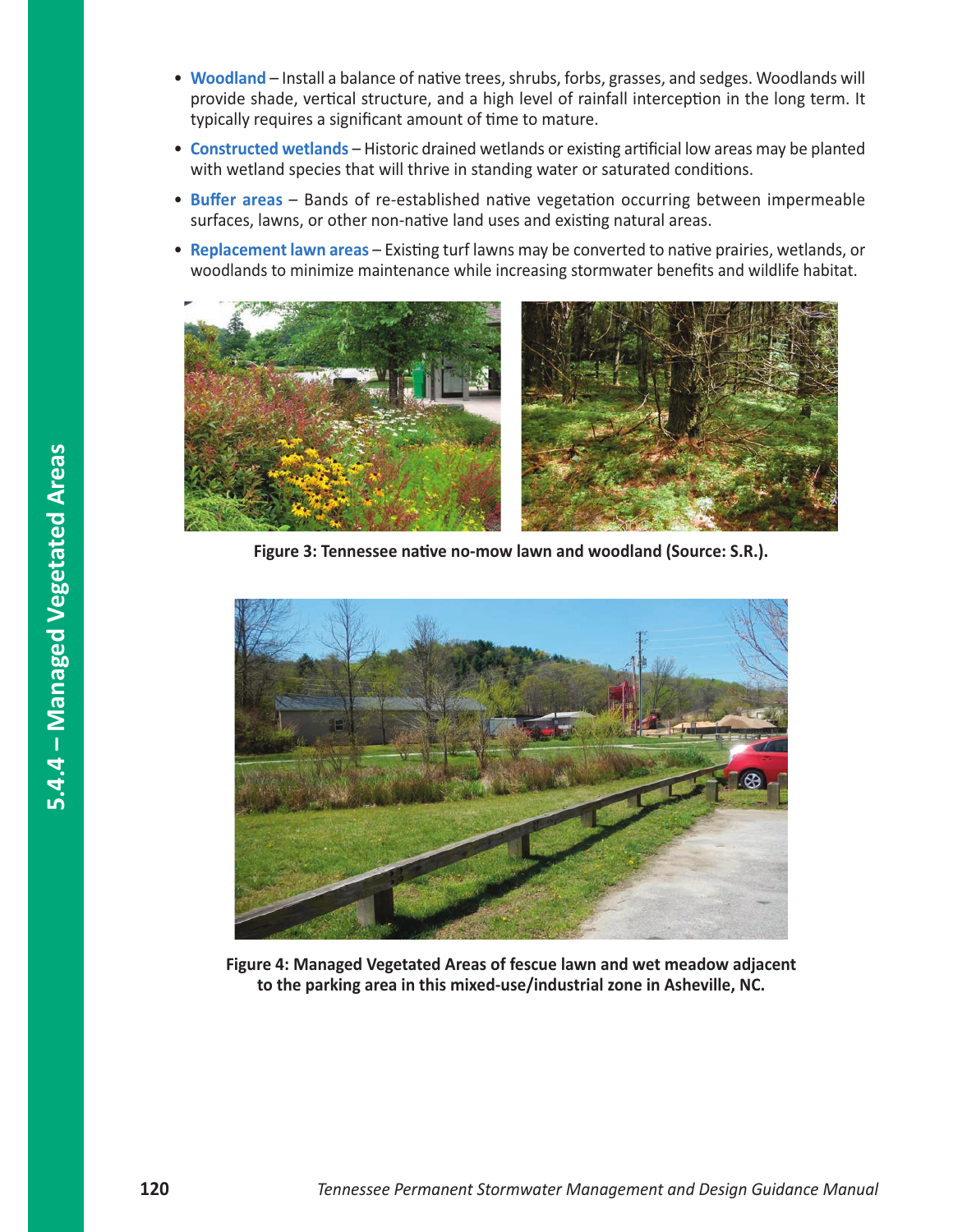### **1.3 Applications**

### **1.3.1 New / Retrofit Development**

- **Residential** Native landscapes can be incorporated into common areas of residential developments. Additionally, individual homeowners may incorporate native landscapes into their own properties. Native revegetation should also be used to provide buffers around any existing natural areas that are undisturbed within the residential development.
- **Commercial** Common areas and open spaces within commercial developments may be planted with native species, as well as any created detention/retention basins or artificial water ways. Native revegetation should also be used to provide buffers around any existing natural areas that are undisturbed within the commercial development.
- **Ultra Urban** Use of native revegetation is limited in ultra-urban settings because of the lack of available green space. Wherever possible, however, native species should be incorporated.
- **Industrial** Use of native revegetation in industrial settings is very similar to that in commercial settings.
- **Retrofit** Established turf grass may be converted into prairie, woodland, or wetland.
- **Highway/Road** Native plants may be established in rights-of-way to minimize long-term maintenance while establishing linear habitat corridors.

### **1.3.2 Preserving Native Vegetation**

Preserving native vegetation should be the first priority wherever feasible. Native vegetation preservation and restoration areas should be incorporated to the maximum extent practical and where most effective (i.e., where there is intact native vegetation and soils and/or unconcentrated flows from developed areas). The goals for native vegetation preservation/retention are as follows:

- Large lot development: 65%
- Low density residential (0-4 dwelling units/acre): 50%
- Low-density residential (3-6 du/acre): 50%
- Medium density (6-12 du/acre): maximum practical extent
- High density (>6-20 du/acre): maximum practical extent. [Lacey, 2010].

### **1.3.3 Selecting Preservation Areas**

Selection of areas for natural vegetation preservation should be made in consultation with a landscape architect. Native vegetation and soil protection areas should be prioritized by location and type as follows:

- 1. Large tracts of riparian areas, that connect, create or maintain contiguous protected riparian areas
- 2. Large tracts of critical and wildlife habitat area , that connect, create or maintain contiguous protected areas
- 3. Tracts that create common open space areas among or within developed sites
- 4. Protection areas on individual lots
- 5. Protection areas on individual lots that connect to protection areas on adjacent lots [Lacey, 2010].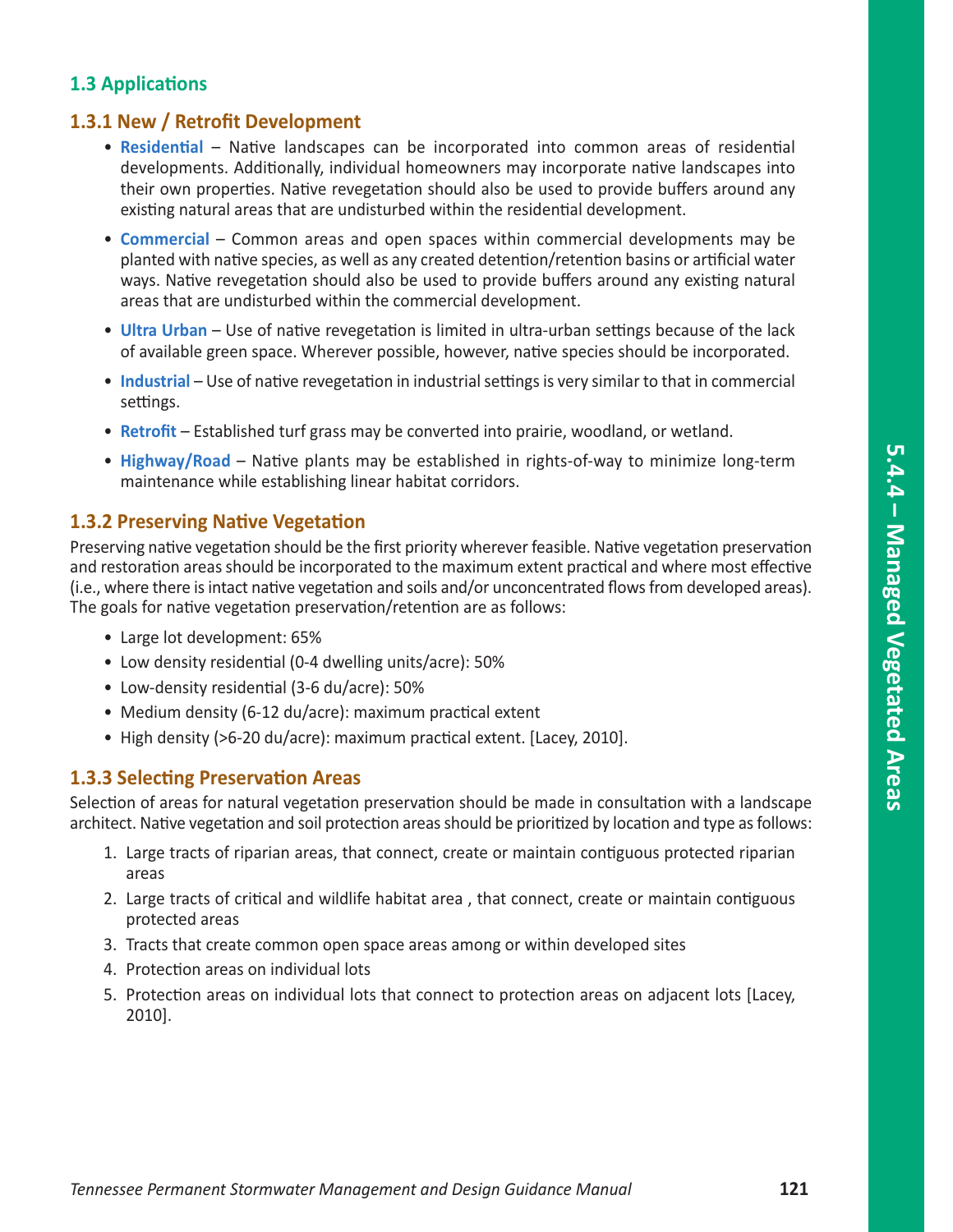# **1.4 Materials**

Whenever practical, native species should be from the same ecoregion as the project area. When necessary, species may be used from adjacent ecoregions for aesthetic or practical purposes. Additional information relating to Tennessee native species and their use in landscaping is available from TVA and Southeast Exotic Pest Plant Council (TVA and SE-EPPC).

Developments should use native trees for replacement in areas separate from residential lots, or storm drainage areas adjacent to roadway or parking lots. Species selection should be based on the underlying soils and the historic, native indigenous plant community type for the site, if existing conditions can support the plant community.

Requirements for trees selected for replacement purposes are listed below:

- The trees must be free from injury, pests, diseases, and nutritional disorders.
- The trees must be fully branched and have a healthy root system
- Coniferous and broad leaf evergreen trees shall be no less than 3 feet in height at time of planting.
- Deciduous trees shall be a minimum of 5 feet in height or have a minimum caliper size of 1 inch at time of planting.
- Avoid the use of a single species of tree for replacement purposes. No individual species of replacement tree should exceed 50 percent of the total, and no individual species should be less than 10 percent of the total.

# **1.5 Calculation**

Managed vegetation will lower runoff volume and peak rates by lowering the runoff coefficient (i.e., curve number). Runoff reduction requirements can be met through a site-wide mass balance of square feet of trees, shrubs, or grass and impervious surface. Proposed trees and shrubs to be planted under the requirements of these SCMs are assigned a curve number (CN) reflecting the condition of a stand, either in "good" condition, "fair" condition, or "poor" condition. These conditions are quantified based on plant cover density and described in detail below. The amount of rainfall attenuated is based on this curve number, which decreases in attenuation capacity in the preceding list. This is a function of vegetation characteristics that help retain rainfall, such as soil coverage with foliage canopy and root density. While this practice is not approved to accept run-on water volumes, implementing managed vegetated areas will minimize the overall site generation of runoff.

- Good condition
	- o ≤ 200 ft<sup>2</sup> / tree, or expected full canopy cover
	- o ≤ 25 ft<sup>2</sup> / shrub
	- o > 90% turf cover, with no continuous bare areas
	- o Trees or shrubs with lush undergrowth, with > 90% of surface under either canopy or ground cover
- Fair condition
	- o 200 350 ft<sup>2</sup> / tree, or expected canopy cover  $> 75\%$
	- o  $25 40$  ft<sup>2</sup> / shrub
	- o > 75% turf cover, with no contiguous bare area > 50 ft<sup>2</sup>
	- o Trees or shrubs with fair undergrowth, with > 75% of surface under either canopy or ground cover
- Poor condition
	- o 350 500 ft<sup>2</sup> / tree, or expected canopy cover  $>$  50%
	- o  $40 60$  ft<sup>2</sup> / shrub
	- o > 50% turf cover, with no contiguous bare area > 75 ft<sup>2</sup>
	- o Trees or shrubs with some undergrowth, with > 50% of surface under either canopy or ground cover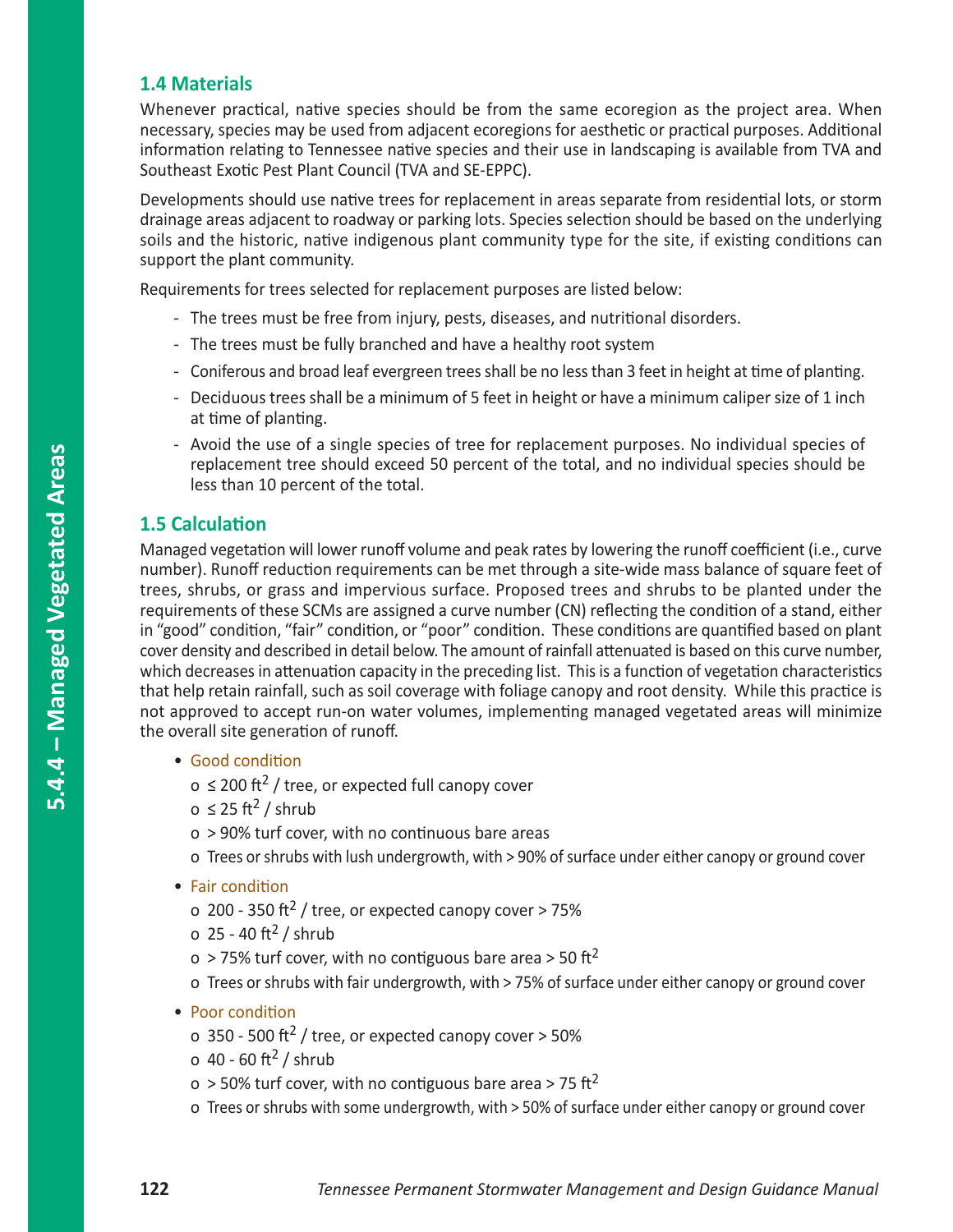- Below these recommended targets, it is not considered an adequate measure to claim credit, due to very limited infiltration capacity and potential to serve as a source of TSS.
- Minimum seeding/planting will receive "poor" credit, while optimize seeding/planting will receive "fair" credit. "Good" credit can only be achieved when optimized seeding/planting is followed by maintenance practice.

### **1.6. Design Process**

Existing native vegetation is a good starting point for determining what can thrive on a given site. However, the designer should also consider and balance various factors in developing a successful plant list. The hydrologic patterns set the stage for where along the moisture continuum plants will be most successful (easily found in native plant resource guides).

#### **1. Analyze site's physical conditions**

The most important physical conditions of the site are the topography, hydrology, and soil, each of which

The basis for native revegetation design scheme begins with assessing the site for:

- Existing native vegetation
- Soil texture and pH
- Hydrologic regimes
- Sun exposure
- Aesthetics

will guide protection activities and plant selection. Evaluate the soil using the USDA soil survey to determine important soil characteristics such as flooding potential, seasonal high water table, soil pH, soil moisture, and other characteristics. Evaluate the topography based on USGS maps or a topographical survey of the site.

#### **2. Analyze site's vegetative features**

Existing vegetation present at the site should be examined to determine the overall strategy for vegetation restoration and establishment. Strategies will differ whether pre-existing conditions are pasture, overgrown abandoned field, mid succession forest, or another type of setting. An effort to inventory existing vegetation for protection and to determine type of presettlement vegetation should be made to guide efforts.

- a. **Identify desirable species:** Use native tree and shrub species that thrive in local habitats in Tennessee. These species should be identified in the restoration site and protected. Several native vines and shrubs can provide an effective ground cover during establishment of the area, though they should be controlled to prevent herbaceous competition.
- b. **Identify undesirable species:** Control invasive plants prior to planting new vegetation.
- c. **Identify sensitive species:** Because many areas are rich in wildlife habitat and could potentially harbor wetland plant species, be aware of any rare, threatened, or endangered plant or animal species. Take care to protect sensitive species during restoration activities.

#### **3. Map the site**

Prepare an existing conditions sketch of the site that denotes important features, including stream width, length, stream bank condition, adjacent land uses, stream activities, desired width of buffer, discharge pipes, obstructions, etc.

#### **4. Create a design that meets multiple stakeholder objectives**

- a. Landowner objectives: Consider the current use of the existing vegetation, especially if the area will be protected by the landowner in perpetuity. Determine how the revegetated area will complement or conflict with existing and probable future uses of the property.
	- b. Community objectives: Consider linking the revegetated area to an existing or planned green infrastructure system, which may include trails, parks, preserves, and wildlife habitat corridors. Evaluate how the new vegetation could help achieve local recreation goals.
	- c. Watershed objectives: Examine the local watershed plan to identify goals related to establishing native plants. Have goals related to water quality been emphasized, or is wildlife habitat of primary concern? If no watershed plan has been prepared, examine other regional resource or recreation plans for reference to native plantings.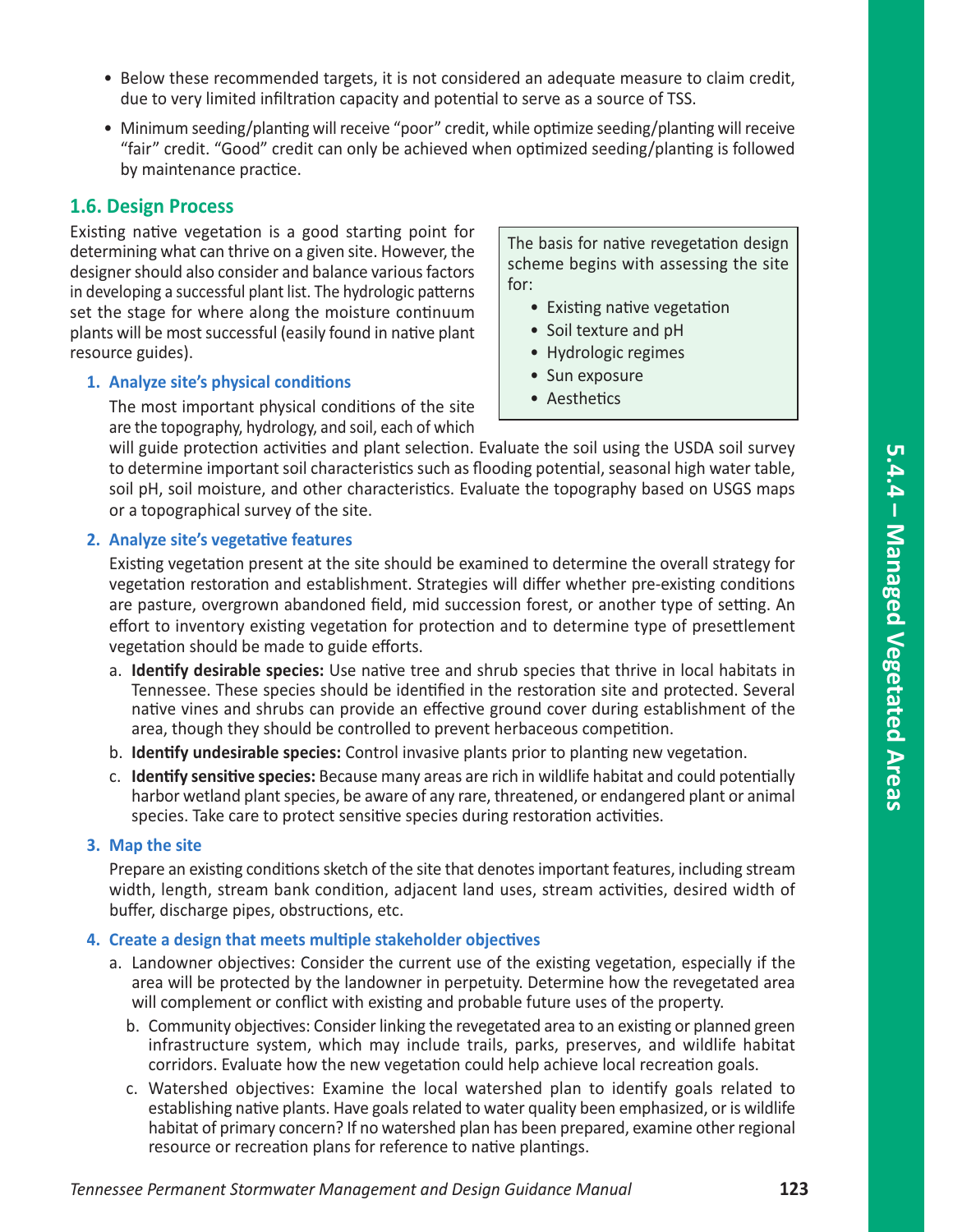#### **5. Amend soil**

In those sites where soils have been disturbed, restore compromised soils by subsoiling and/or adding a soil amendment, such as compost. This will help in reestablishing its long-term capacity for infiltration and pollution removal.

- **6. Limit the development footprint** as much as possible, preserving natural site features, such as vegetation and topography. In contrast to turf, "natural forest soils with similar overall slopes can store up to 50 times more precipitation than neatly graded turf." (Arendt, Growing Greener, pg. 81) If lawns are desired in certain areas of a site, they should be confined to those areas with slopes less than six percent.
- **7. Prairie restoration can reduce turf or create a buffer between turf and forest.** Meadow buffers along forests help reduce off-trail trampling and direct pedestrian traffic in order to avoid "desire-lines" which can further concentrate stormwater. Prepare the site for a prairie planting by weeding well before planting and during the first year. Perennial weeds may require yearlong smothering, repeated sprayings with herbicides, or repeated tillage with equipment that can uproot and kill perennial weeds.

The site should be sunny, open, and well-ventilated, as prairie plants require at least a half a day of full sun. Erosion prone sites should be planted with a nurse crop (such as annual rye or seed oats) for quick vegetation establishment to prevent seed and soil loss. Steep slopes (25 percent or steeper) and areas subject to water flow should be stabilized with erosion blankets, selected to mitigate expected runoff volumes and velocities. Hydro-seeding is generally not recommended for native species. There is tremendous variation among seed suppliers; choose seeds with a minimum percent of non-seed plant parts. Native seed should also be PLS (Pure Live Seed) tested by a third party to gauge seed viability.

- **8.** Converting turf grass areas to prairie requires that all turf be killed or removed before planting, and care taken to control weeds prior to planting.
- **9.** Forest restoration includes planting of tree species, 12-18 inches in height, and shrubs at 18- 24 inches, with quick establishment of an appropriate ground cover to stabilize the soil and prevent colonization of invasive species. Trees and shrubs should be planted on eight-foot centers, with a total of approximately 430 trees per acre.

Reforestation can be combined with other volume control SCMs such as retentive berming, vegetated filter strips and swales. Plant selection should mimic the surrounding native vegetation and expand on the native species already found on the site. A mixture of native trees and shrubs is recommended and should be planted once a ground cover is established.

- **10.** Ensure adequate stabilization, since native grasses, meadow flowers, and woodlands establish more slowly than turf. Stabilization can be achieved for forest restoration by establishing a ground cover before planting of trees and shrubs. When creating meadows, it may be necessary to plant a fast growing nurse crop with meadow seeds for quick stabilization. Annual rye can be planted in the fall or spring with meadow seeds and will establish quickly and usually will not present a competitive problem. Erosion prone sites should be planted with a nurse crop and covered with weed-free straw mulch, while steep slopes and areas subject to runoff should be stabilized with erosion control blankets suitable for the expected volume and velocity of runoff.
- **11.** Prepare a landscape maintenance plan that identifies weeding plans, mowing goals, irrigation needs, and trimming of herbaceous perennials or key tree specimens, as needed.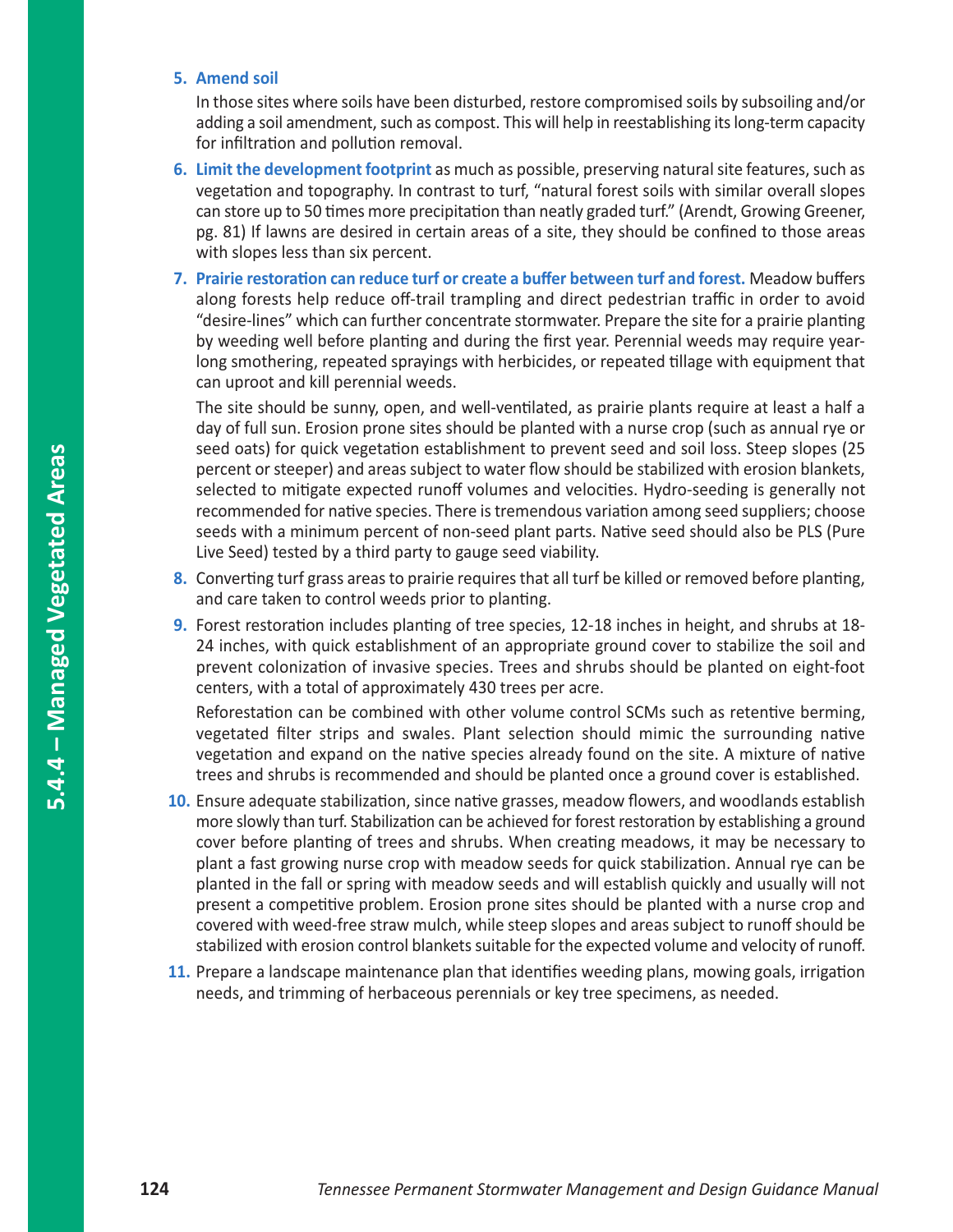# **2.** Construction

### **2.1 Conversion of Previously-Developed Surfaces to Native Vegetation**

Conversion of a previously developed surface to native vegetated landscape or restoration of disturbed areas required to be native vegetation requires the removal of impervious surface and ornamental landscaping, de-compaction of soils, and the planting of native trees, shrubs, and ground cover in compost-amended soil according to all of the following specifications:

- 1. Existing impervious surface and any underlying base course (e.g., crushed rock, gravel, etc.) must be completely removed from the conversion area(s).
- 2. Underlying soils must be broken up to a depth of 18 inches. This can be accomplished by excavation or ripping with either a backhoe equipped with a bucket with teeth, or a ripper towed behind a tractor.
- 3. At least 4 inches of well-decomposed compost must be tilled into the broken up soil as deeply as possible. The finished surface should be gently undulating and must be only lightly compacted.
- 4. The area of native vegetated landscape must be planted with native species, trees, shrubs, and ground cover. Species should be selected as appropriate for the site shade and moisture conditions, and in accordance with the following requirements:
	- a. Trees: a minimum of two species of trees should be planted, one of which is a conifer. Conifer and other tree species should cover the entire landscape area.
	- b. Shrubs: a minimum of two species of shrubs shall be planted. Space plants to cover the entire landscape area, excluding points where trees are planted.
	- c. Groundcover: a minimum of two species of ground cover should be planted. Space plants so as to cover the entire landscape area, excluding points where trees or shrubs are planted.

Note: For landscape areas larger than 10,000 square feet, planting a greater variety of species than the minimum suggested above is strongly encouraged. For example, an acre could easily accommodate three tree species, three species of shrubs, and two or three species of groundcover [Lacey, 2010].

# **3. Maintenance**

### **3.1 Management Plan**

Native vegetation and soil protection areas serve as stormwater control measures and should be managed as are other stormwater control measures. The Maintenance Plan for the SCM shall include a written vegetation management plan and protection mechanisms as necessary to maintain the benefit of these areas over time (Appendix F).

# **3.2. Monitoring the Survival Rate, Weed Control, and Soil Amendment.**

Maintenance of native vegetation restoration areas should include monitoring the survival of planted species, weed control and soil amendment as necessary to ensure the establishment of the native vegetation. A minimum 80 percent survival of all planted vegetation at the end of two years should be required. Ongoing maintenance shall include weeding and watering for a minimum of three years from installation.

If during the 2-year period survival of planted vegetation falls below 80 percent, additional vegetation should be installed as necessary to achieve the required survival percentage. The likely cause of the high rate of plant mortality should also be determined and corrective actions taken to ensure plant survival. If it is determined that the original plant choices are not well suited to site conditions, these plants should be replaced with plant species that are better suited to the site. [Lacey, 2010]